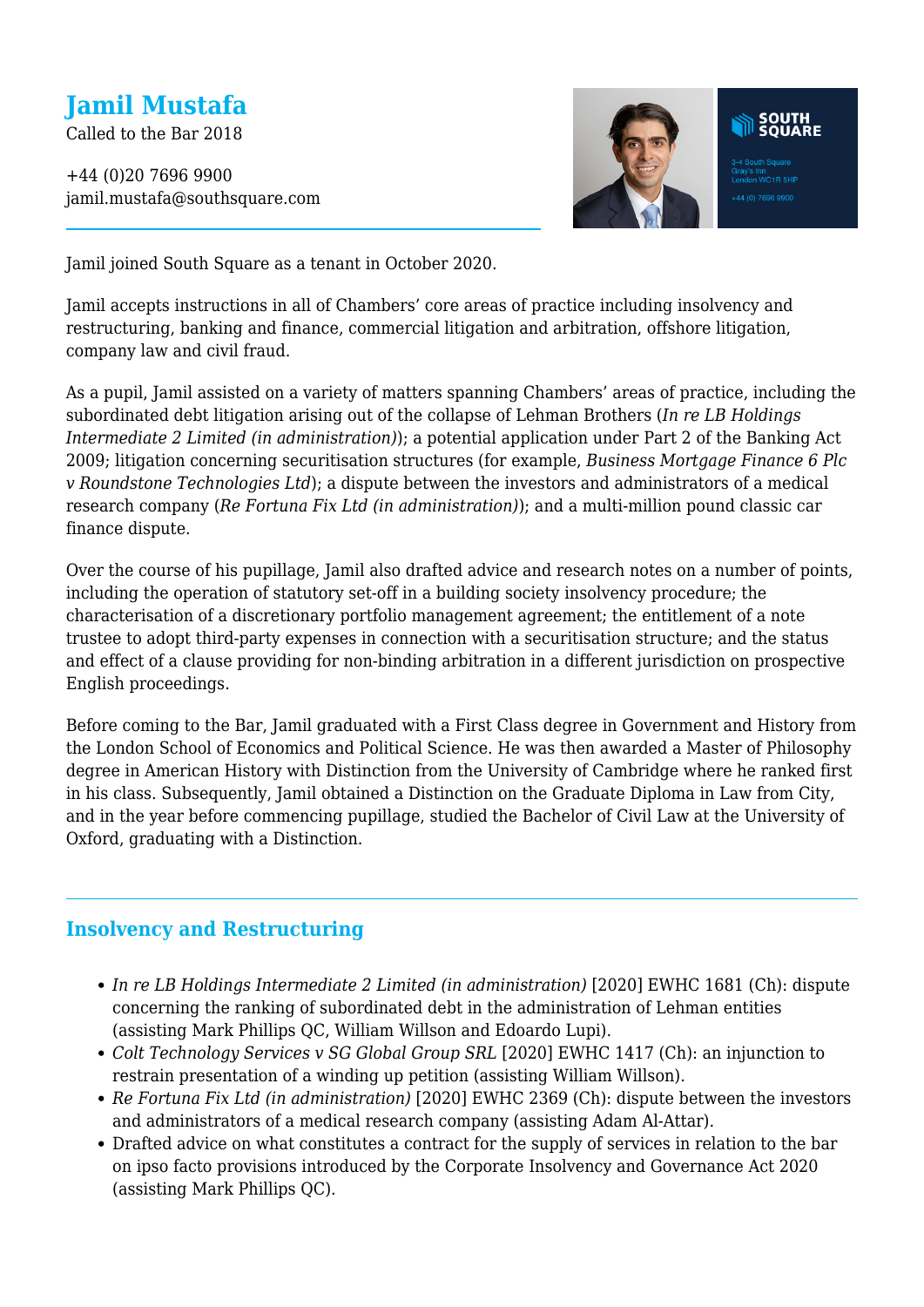- Drafted advice concerning the indemnification of an energy supply company administrator (assisting Richard Fisher QC).
- Drafted advice on the validity of a liquidator's notice of disclaimer (assisting Stephen Robins).
- Drafted advice in relation to a potential scheme of arrangement (assisting Stephen Robins).
- Drafted a skeleton argument seeking the dismissal of an application for an injunction to restrain presentation of a winding up petition (assisting Marcus Haywood).
- Drafted advice on the question of submission of a foreign entity to the insolvency jurisdiction of the English Court by filing a proof of debt in an English administration (assisting Henry Phillips).
- Drafted advice regarding the operation of statutory set-off in a building society insolvency procedure (assisting Henry Phillips).
- Drafted a research note on the rule against double proof and whether it applies as of the notional dividend date or whether it applies at a later (and if so what) date (assisting Adam Al-Attar).
- Drafted a research note on the effect of a bankruptcy order on the ability of a note trustee to continue legal proceedings in that capacity (assisting Alexander Riddiford).

# **Banking and Finance**

- *Business Mortgage Finance 6 Plc v Roundstone Technologies Ltd* [2019] EWHC 2917 (Ch): dispute as to whether a receiver had ostensible authority to enter into a sale and purchase agreement in connection with a securitisation structure (assisting Tom Smith QC and Alexander Riddiford).
- Drafted advice as to the characterisation of a discretionary portfolio management agreement (assisting Tom Smith QC).
- Drafted a research note on the entitlement of a note trustee to adopt third-party expenses in connection with a securitisation structure (assisting Stephen Robins).
- Drafted a Defence in connection with a claim for breach of various agreements by the special servicer/cash-bond administrator of a securitisation structure (assisting Alexander Riddiford).

## **Commercial Litigation and Arbitration**

- Drafted research notes on conflict of laws issues arising in respect of a claim for contractual interest under a facility agreement and hedging arrangement (assisting Felicity Toube QC and Marcus Haywood).
- Drafted advice in connection with a dispute as to solicitors' entitlement to fees (assisting Marcus Haywood).
- Drafted advice as to the construction of an insurance policy (assisting Marcus Haywood).
- Drafted letters before action in relation to a dispute concerning the misappropriation of funds from an online investment platform (assisting Marcus Haywood).
- Drafted a skeleton argument for an *ex parte* hearing of an application to serve proceedings out of the jurisdiction in connection with a brokerage dispute concerning a breach of exclusivity terms (assisting Adam Al-Attar).
- Drafted Particulars of Claim in connection with the above commercial dispute concerning the breach of an exclusivity agreement in connection with the provision of brokerage services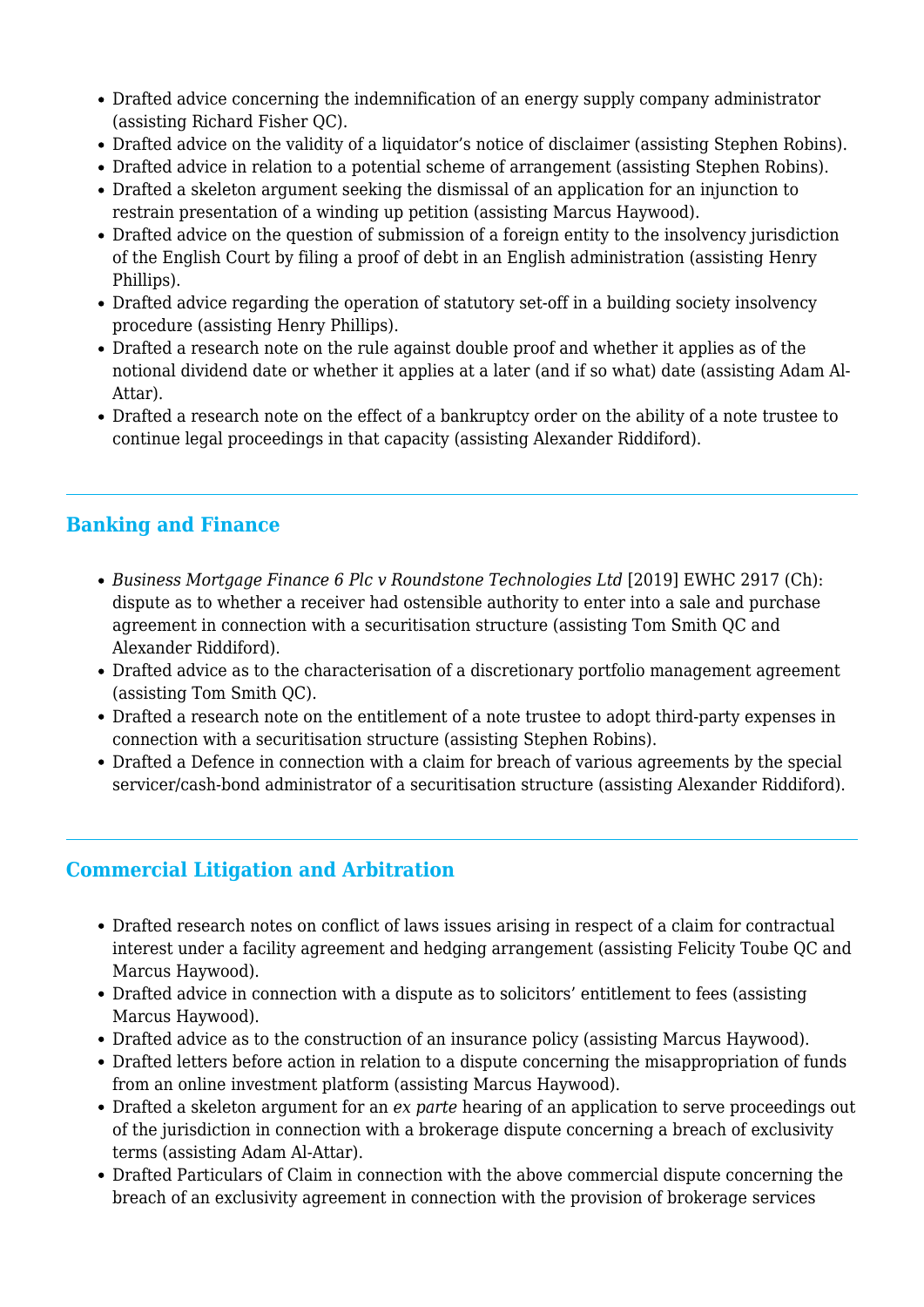(assisting Adam Al-Attar).

- Drafted a research note concerning the status and effect of a clause providing for non-binding arbitration in another jurisdiction and whether it justifies a stay under the Arbitration Act 1996 or under the Supreme Court Rules (assisting Adam Al-Attar).
- Drafted a Defence and Counterclaim in a dispute in relation to a hire-purchase agreement concerning a multi-million pound classic car finance dispute (assisting Adam Al-Attar).
- Drafted Particulars of Claim in a dispute relating to breach of a put option agreement (assisting Henry Phillips).

# **Civil Fraud**

Revised Particulars of Claim to include a claim for compound interest in equity and under foreign law in a multi-billion-dollar civil fraud case (assisting Adam Al-Attar).

#### **Offshore**

- Drafted a skeleton argument for the hearing of an application seeking directions in the administration of a Gibraltar company as to the operation of insolvency set-off under Gibraltar Law (assisting Henry Phillips).
- Drafted a research note on rectification of the register of members of a company under Cayman Law (assisting Alexander Riddiford).

#### **Career**

2018 Called to the Bar of England and Wales

## **Memberships**

- Chancery Bar Association
- Insolvency Lawyers Association

#### **Education and Qualifications**

- 2018-2019 St. Cross College, Oxford University, BCL, Distinction. Options studied: Commercial Remedies, Conflict of Laws, Legal Concepts in Financial Law and Restitution of Unjust Enrichment
- 2017-2018 BPP University Law School, BPTC, Outstanding
- 2016-2017 City, University of London GDL, Distinction (third in class)